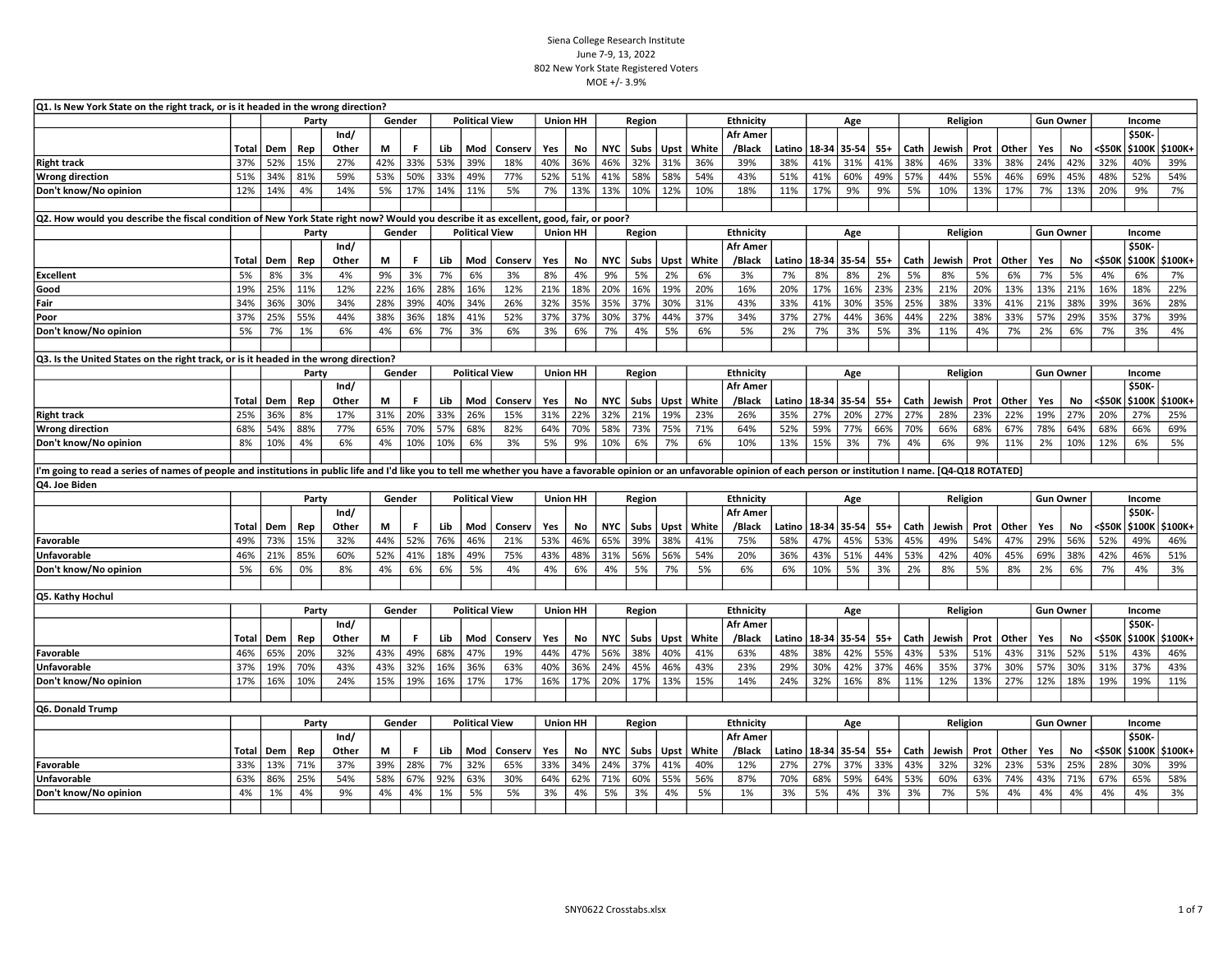| Q7. New York State Assembly |            |            |            |               |        |            |            |                       |         |                 |            |            |            |            |            |                           |            |                        |     |       |      |            |      |       |     |                  |            |               |                  |
|-----------------------------|------------|------------|------------|---------------|--------|------------|------------|-----------------------|---------|-----------------|------------|------------|------------|------------|------------|---------------------------|------------|------------------------|-----|-------|------|------------|------|-------|-----|------------------|------------|---------------|------------------|
|                             |            |            | Party      |               |        | Gender     |            | <b>Political View</b> |         | Union HH        |            |            | Region     |            |            | Ethnicity                 |            |                        | Age |       |      | Religion   |      |       |     | <b>Gun Owner</b> |            | Income        |                  |
|                             |            |            |            | Ind/          |        |            |            |                       |         |                 |            |            |            |            |            | <b>Afr Amer</b>           |            |                        |     |       |      |            |      |       |     |                  |            | <b>\$50K-</b> |                  |
|                             | Total      | Dem        | Rep        | Other         | М      | F.         | Lib        | Mod                   | Conserv | Yes             | No         | <b>NYC</b> | Subs       | Upst       | White      | /Black                    |            | Latino   18-34   35-54 |     | $55+$ | Cath | Jewish     | Prot | Other | Yes | No               | <\$50K     |               | \$100K   \$100K+ |
| Favorable                   | 37%        | 55%        | 16%        | 23%           | 38%    | 37%        | 49%        | 36%                   | 24%     | 37%             | 37%        | 51%        | 23%        | 32%        | 33%        | 55%                       | 38%        | 43%                    | 35% | 37%   | 36%  | 41%        | 39%  | 36%   | 23% | 42%              | 38%        | 37%           | 37%              |
| <b>Unfavorable</b>          | 38%        | 23%        | 71%        | 43%           | 44%    | 33%        | 21%        | 39%                   | 58%     | 42%             | 37%        | 27%        | 48%        | 43%        | 42%        | 22%                       | 36%        | 27%                    | 42% | 42%   | 45%  | 37%        | 36%  | 34%   | 58% | 31%              | 28%        | 39%           | 47%              |
| Don't know/No opinion       | 25%        | 23%        | 13%        | 34%           | 18%    | 30%        | 30%        | 25%                   | 18%     | 22%             | 26%        | 22%        | 29%        | 24%        | 25%        | 22%                       | 26%        | 31%                    | 24% | 22%   | 19%  | 23%        | 25%  | 30%   | 19% | 27%              | 34%        | 25%           | 16%              |
|                             |            |            |            |               |        |            |            |                       |         |                 |            |            |            |            |            |                           |            |                        |     |       |      |            |      |       |     |                  |            |               |                  |
| Q8. New York State Senate   |            |            | Party      |               |        | Gender     |            | <b>Political View</b> |         | Union HH        |            |            |            |            |            | Ethnicity                 |            |                        |     |       |      | Religion   |      |       |     | <b>Gun Owner</b> |            | Income        |                  |
|                             |            |            |            | Ind/          |        |            |            |                       |         |                 |            |            | Region     |            |            | <b>Afr Amer</b>           |            |                        | Age |       |      |            |      |       |     |                  |            | \$50K-        |                  |
|                             | Total      | Dem        | Rep        | Other         | М      | F.         | Lib        | Mod                   | Conserv | Yes             | No         | <b>NYC</b> | Subs       | Upst       | White      | /Black                    |            | Latino   18-34   35-54 |     | $55+$ | Cath | Jewish     | Prot | Other | Yes | No               | <\$50K     |               | \$100K   \$100K+ |
| Favorable                   | 41%        | 59%        | 16%        | 27%           | 40%    | 42%        | 58%        | 38%                   | 22%     | 41%             | 40%        | 56%        | 32%        | 31%        | 36%        | 60%                       | 47%        | 46%                    | 40% | 39%   | 38%  | 37%        | 43%  | 42%   | 29% | 45%              | 42%        | 40%           | 41%              |
| Unfavorable                 | 40%        | 22%        | 71%        | 50%           | 46%    | 36%        | 23%        | 41%                   | 63%     | 42%             | 40%        | 30%        | 44%        | 50%        | 45%        | 20%                       | 38%        | 33%                    | 43% | 43%   | 46%  | 41%        | 40%  | 37%   | 57% | 34%              | 34%        | 42%           | 47%              |
| Don't know/No opinion       | 19%        | 19%        | 13%        | 24%           | 14%    | 22%        | 20%        | 21%                   | 15%     | 17%             | 19%        | 14%        | 25%        | 19%        | 19%        | 20%                       | 16%        | 21%                    | 17% | 18%   | 16%  | 22%        | 17%  | 22%   | 14% | 20%              | 24%        | 18%           | 12%              |
|                             |            |            |            |               |        |            |            |                       |         |                 |            |            |            |            |            |                           |            |                        |     |       |      |            |      |       |     |                  |            |               |                  |
| Q9. Jumaane Williams        |            |            |            |               |        |            |            |                       |         |                 |            |            |            |            |            |                           |            |                        |     |       |      |            |      |       |     |                  |            |               |                  |
|                             |            |            | Party      |               |        | Gender     |            | <b>Political View</b> |         | <b>Union HH</b> |            |            | Region     |            |            | Ethnicity                 |            |                        | Age |       |      | Religion   |      |       |     | <b>Gun Owner</b> |            | Income        |                  |
|                             | Total      | Dem        | Rep        | Ind/<br>Other | М      | F.         | Lib        | Mod                   | Conserv | Yes             | No         | <b>NYC</b> | Subs       | Upst       | White      | <b>Afr Amer</b><br>/Black |            | Latino   18-34   35-54 |     | $55+$ | Cath | Jewish     | Prot | Other | Yes | No               | <\$50K     | \$50K-        | \$100K   \$100K+ |
| Favorable                   | 24%        | 40%        | 7%         | 10%           | 25%    | 23%        | 32%        | 26%                   | 11%     | 27%             | 22%        | 42%        | 14%        | 11%        | 18%        | 50%                       | 29%        | 24%                    | 25% | 24%   | 26%  | 21%        | 27%  | 21%   | 14% | 28%              | 27%        | 21%           | 27%              |
| Unfavorable                 | 19%        | 12%        | 33%        | 22%           | 23%    | 16%        | 13%        | 18%                   | 30%     | 25%             | 17%        | 19%        | 25%        | 15%        | 19%        | 20%                       | 20%        | 11%                    | 20% | 22%   | 26%  | 21%        | 18%  | 13%   | 24% | 17%              | 13%        | 19%           | 24%              |
| Don't know/No opinion       | 57%        | 48%        | 59%        | 69%           | 52%    | 61%        | 55%        | 56%                   | 59%     | 48%             | 61%        | 39%        | 62%        | 73%        | 63%        | 30%                       | 50%        | 65%                    | 54% | 54%   | 48%  | 57%        | 55%  | 66%   | 62% | 56%              | 61%        | 59%           | 49%              |
|                             |            |            |            |               |        |            |            |                       |         |                 |            |            |            |            |            |                           |            |                        |     |       |      |            |      |       |     |                  |            |               |                  |
| Q10. Tom Suozzi             |            |            |            |               |        |            |            |                       |         |                 |            |            |            |            |            |                           |            |                        |     |       |      |            |      |       |     |                  |            |               |                  |
|                             |            |            | Party      |               | Gender |            |            | <b>Political View</b> |         | <b>Union HH</b> |            |            | Region     |            |            | Ethnicity                 |            |                        | Age |       |      | Religion   |      |       |     | <b>Gun Owner</b> |            | Income        |                  |
|                             |            |            |            | Ind/          |        |            |            |                       |         |                 |            |            |            |            |            | <b>Afr Amer</b>           |            |                        |     |       |      |            |      |       |     |                  |            | \$50K-        |                  |
|                             | Total      | Dem        | Rep        | Other         | М      | F.         | Lib        | Mod                   | Conserv | Yes             | No         | <b>NYC</b> | Subs       | Upst       | White      | /Black                    | Latino     | 18-34 35-54            |     | $55+$ | Cath | Jewish     | Prot | Other | Yes | No               | <\$50K     |               | \$100K   \$100K+ |
| Favorable                   | 20%        | 23%        | 22%        | 12%           | 23%    | 17%        | 18%        | 21%                   | 19%     | 27%             | 16%        | 27%        | 22%        | 10%        | 19%        | 27%                       | 20%        | 19%                    | 19% | 21%   | 25%  | 27%        | 22%  | 11%   | 17% | 21%              | 16%        | 21%           | 22%              |
| <b>Unfavorable</b>          | 21%        | 22%        | 22%        | 20%           | 24%    | 19%        | 22%        | 21%                   | 24%     | 26%             | 19%        | 21%        | 27%        | 18%        | 20%        | 28%                       | 19%        | 20%                    | 22% | 21%   | 26%  | 25%        | 19%  | 18%   | 24% | 20%              | 14%        | 22%           | 27%              |
| Don't know/No opinion       | 59%        | 54%        | 56%        | 68%           | 53%    | 64%        | 60%        | 58%                   | 56%     | 47%             | 64%        | 52%        | 51%        | 73%        | 61%        | 45%                       | 61%        | 61%                    | 59% | 57%   | 49%  | 48%        | 60%  | 71%   | 60% | 59%              | 70%        | 56%           | 51%              |
| Q11. Rob Astorino           |            |            |            |               |        |            |            |                       |         |                 |            |            |            |            |            |                           |            |                        |     |       |      |            |      |       |     |                  |            |               |                  |
|                             |            |            | Party      |               | Gender |            |            | <b>Political View</b> |         | <b>Union HH</b> |            |            | Region     |            |            | <b>Ethnicity</b>          |            |                        | Age |       |      | Religion   |      |       |     | <b>Gun Owner</b> |            | Income        |                  |
|                             |            |            |            | Ind/          |        |            |            |                       |         |                 |            |            |            |            |            | <b>Afr Amer</b>           |            |                        |     |       |      |            |      |       |     |                  |            | \$50K-        |                  |
|                             | Total      | Dem        | Rep        | Other         | М      | F          | Lib        | Mod                   | Conserv | Yes             | No         | <b>NYC</b> | Subs       | Upst       | White      | /Black                    |            | Latino   18-34   35-54 |     | $55+$ | Cath | Jewish     | Prot | Other | Yes | No               | <\$50K     |               | \$100K   \$100K+ |
| Favorable                   | 18%        | 14%        | 32%        | 15%           | 23%    | 14%        | 10%        | 18%                   | 30%     | 22%             | 16%        | 21%        | 19%        | 14%        | 18%        | 20%                       | 20%        | 13%                    | 23% | 17%   | 25%  | 14%        | 23%  | 9%    | 19% | 17%              | 12%        | 18%           | 24%              |
| <b>Unfavorable</b>          | 17%        | 20%        | 12%        | 17%           | 21%    | 14%        | 22%        | 18%                   | 13%     | 23%             | 15%        | 20%        | 21%        | 11%        | 13%        | 29%                       | 27%        | 16%                    | 16% | 19%   | 15%  | 20%        | 18%  | 17%   | 14% | 18%              | 12%        | 17%           | 23%              |
| Don't know/No opinion       | 65%        | 66%        | 57%        | 68%           | 56%    | 72%        | 68%        | 64%                   | 58%     | 54%             | 69%        | 59%        | 60%        | 75%        | 69%        | 51%                       | 53%        | 70%                    | 62% | 63%   | 60%  | 65%        | 58%  | 74%   | 67% | 65%              | 76%        | 65%           | 53%              |
|                             |            |            |            |               |        |            |            |                       |         |                 |            |            |            |            |            |                           |            |                        |     |       |      |            |      |       |     |                  |            |               |                  |
| Q12. Andrew Giuliani        |            |            |            |               |        |            |            |                       |         |                 |            |            |            |            |            |                           |            |                        |     |       |      |            |      |       |     |                  |            |               |                  |
|                             |            |            | Party      |               |        | Gender     |            | <b>Political View</b> |         | <b>Union HH</b> |            |            | Region     |            |            | Ethnicity                 |            |                        | Age |       |      | Religion   |      |       |     | <b>Gun Owner</b> |            | Income        |                  |
|                             |            |            |            | Ind/          |        |            |            |                       |         |                 |            |            |            |            |            | <b>Afr Amer</b>           |            |                        |     |       |      |            |      |       |     |                  |            | \$50K-        |                  |
|                             | Total      | Dem        | Rep        | Other         | М      | F          | Lib        | Mod                   | Conserv | Yes             | No         | <b>NYC</b> | Subs       | Upst       | White      | /Black                    |            | Latino   18-34   35-54 |     | $55+$ | Cath | Jewish     | Prot | Other | Yes | No               | <\$50K     |               | \$100K   \$100K+ |
| Favorable                   | 27%        | 18%        | 50%        | 24%           | 32%    | 23%        | 17%        | 24%                   | 44%     | 27%             | 27%        | 31%        | 23%        | 25%        | 30%        | 15%                       | 27%        | 24%                    | 34% | 22%   | 35%  | 29%        | 31%  | 15%   | 34% | 24%              | 24%        | 27%           | 32%              |
| <b>Unfavorable</b>          | 46%<br>27% | 60%<br>22% | 28%<br>22% | 38%           | 43%    | 48%<br>29% | 57%<br>26% | 50%<br>26%            | 29%     | 48%             | 45%<br>28% | 48%<br>21% | 50%<br>27% | 41%<br>33% | 45%<br>25% | 61%                       | 40%<br>33% | 32%                    | 42% | 58%   | 45%  | 57%<br>14% | 43%  | 47%   | 38% | 49%              | 42%<br>34% | 45%<br>28%    | 52%<br>16%       |
| Don't know/No opinion       |            |            |            | 38%           | 24%    |            |            |                       | 27%     | 25%             |            |            |            |            |            | 24%                       |            | 43%                    | 24% | 20%   | 20%  |            | 26%  | 37%   | 28% | 27%              |            |               |                  |
| Q13. Lee Zeldin             |            |            |            |               |        |            |            |                       |         |                 |            |            |            |            |            |                           |            |                        |     |       |      |            |      |       |     |                  |            |               |                  |
|                             |            |            | Party      |               |        | Gender     |            | <b>Political View</b> |         | <b>Union HH</b> |            |            | Region     |            |            | <b>Ethnicity</b>          |            |                        | Age |       |      | Religion   |      |       |     | <b>Gun Owner</b> |            | Income        |                  |
|                             |            |            |            | Ind/          |        |            |            |                       |         |                 |            |            |            |            |            | <b>Afr Amer</b>           |            |                        |     |       |      |            |      |       |     |                  |            | <b>\$50K-</b> |                  |
|                             | Total      | Dem        | Rep        | Other         | М      | F          | Lib        | Mod                   | Conserv | Yes             | No         | <b>NYC</b> | Subs       | Upst       | White      | /Black                    |            | Latino   18-34   35-54 |     | $55+$ | Cath | Jewish     | Prot | Other | Yes | No               | <\$50K     |               | \$100K \$100K+   |
| Favorable                   | 21%        | 15%        | 36%        | 19%           | 29%    | 14%        | 11%        | 22%                   | 30%     | 26%             | 19%        | 23%        | 25%        | 15%        | 23%        | 17%                       | 19%        | 18%                    | 21% | 22%   | 32%  | 19%        | 21%  | 10%   | 28% | 18%              | 13%        | 22%           | 25%              |
| <b>Unfavorable</b>          | 22%        | 26%        | 21%        | 17%           | 26%    | 20%        | 25%        | 23%                   | 21%     | 30%             | 19%        | 18%        | 31%        | 21%        | 22%        | 21%                       | 26%        | 19%                    | 19% | 28%   | 22%  | 32%        | 21%  | 21%   | 24% | 22%              | 21%        | 21%           | 26%              |
| Don't know/No opinion       | 57%        | 60%        | 43%        | 63%           | 45%    | 66%        | 64%        | 55%                   | 48%     | 44%             | 62%        | 59%        | 44%        | 64%        | 55%        | 61%                       | 55%        | 63%                    | 59% | 50%   | 46%  | 48%        | 57%  | 68%   | 48% | 60%              | 66%        | 57%           | 49%              |
|                             |            |            |            |               |        |            |            |                       |         |                 |            |            |            |            |            |                           |            |                        |     |       |      |            |      |       |     |                  |            |               |                  |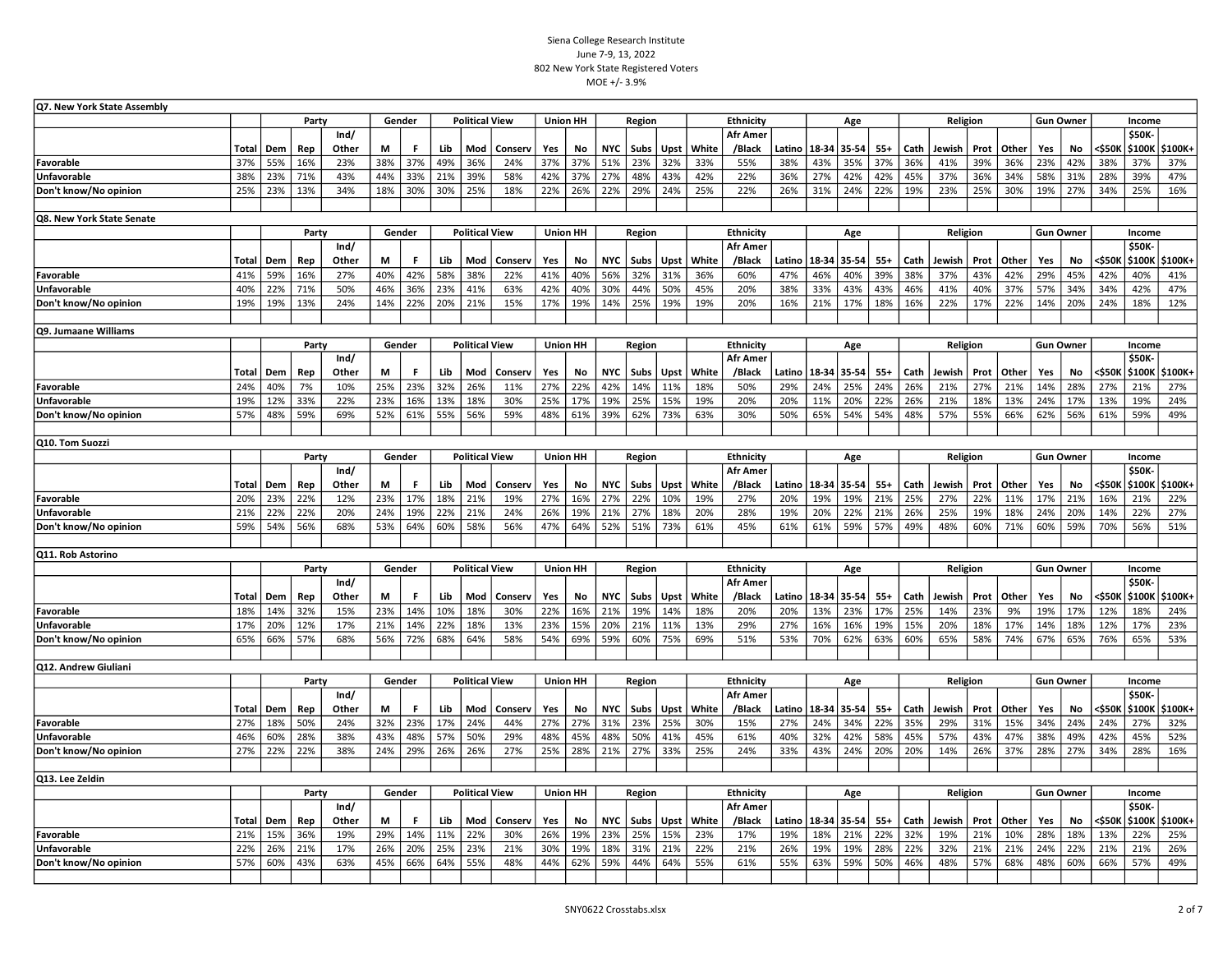| Q14. Harry Wilson                                                                                                          |       |     |       |               |     |        |     |                       |         |     |                 |            |        |             |              |                           |     |                        |     |       |      |          |     |              |     |                  |        |        |                  |
|----------------------------------------------------------------------------------------------------------------------------|-------|-----|-------|---------------|-----|--------|-----|-----------------------|---------|-----|-----------------|------------|--------|-------------|--------------|---------------------------|-----|------------------------|-----|-------|------|----------|-----|--------------|-----|------------------|--------|--------|------------------|
|                                                                                                                            |       |     | Party |               |     | Gender |     | <b>Political View</b> |         |     | Union HH        |            | Region |             |              | <b>Ethnicity</b>          |     |                        | Age |       |      | Religion |     |              |     | <b>Gun Owner</b> |        | Income |                  |
|                                                                                                                            |       |     |       | Ind/          |     |        |     |                       |         |     |                 |            |        |             |              | Afr Amer                  |     |                        |     |       |      |          |     |              |     |                  |        | \$50K- |                  |
|                                                                                                                            | Total | Dem | Rep   | Other         | M   | F.     | Lib | Mod                   | Conserv | Yes | No              | <b>NYC</b> | Subs   | <b>Upst</b> | White        | /Black                    |     | Latino   18-34   35-54 |     | $55+$ | Cath | Jewish   |     | Prot   Other | Yes | No               | <\$50K |        | \$100K \$100K+   |
| Favorable                                                                                                                  | 14%   | 15% | 18%   | 11%           | 19% | 11%    | 12% | 13%                   | 21%     | 18% | 13%             | 20%        | 5%     | 15%         | 14%          | 18%                       | 19% | 16%                    | 14% | 15%   | 18%  | 6%       | 20% | 9%           | 20% | 12%              | 14%    | 14%    | 15%              |
| <b>Unfavorable</b>                                                                                                         | 11%   | 11% | 12%   | 10%           | 13% | 9%     | 14% | 10%                   | 11%     | 14% | 10%             | 11%        | 11%    | 11%         | 10%          | 15%                       | 18% | 16%                    | 9%  | 10%   | 13%  | 7%       | 10% | 12%          | 12% | 11%              | 9%     | 14%    | 11%              |
| Don't know/No opinion                                                                                                      | 75%   | 74% | 70%   | 79%           | 68% | 80%    | 74% | 77%                   | 69%     | 68% | 77%             | 69%        | 84%    | 74%         | 77%          | 67%                       | 63% | 68%                    | 77% | 75%   | 69%  | 88%      | 70% | 79%          | 68% | 76%              | 77%    | 72%    | 74%              |
|                                                                                                                            |       |     |       |               |     |        |     |                       |         |     |                 |            |        |             |              |                           |     |                        |     |       |      |          |     |              |     |                  |        |        |                  |
| Q15. Antonio Delgado                                                                                                       |       |     |       |               |     |        |     |                       |         |     |                 |            |        |             |              |                           |     |                        |     |       |      |          |     |              |     |                  |        |        |                  |
|                                                                                                                            |       |     | Party |               |     | Gender |     | <b>Political View</b> |         |     | <b>Union HH</b> |            | Region |             |              | <b>Ethnicity</b>          |     |                        | Age |       |      | Religion |     |              |     | <b>Gun Owner</b> |        | Income |                  |
|                                                                                                                            |       |     |       | Ind/          |     |        |     |                       |         |     |                 |            |        |             |              | <b>Afr Amer</b>           |     |                        |     |       |      |          |     |              |     |                  |        | \$50K  |                  |
|                                                                                                                            | Total | Dem | Rep   | Other         | M   | F.     | Lib | Mod                   | Conserv | Yes | No              | <b>NYC</b> | Subs   |             | Upst   White | /Black                    |     | Latino   18-34   35-54 |     | $55+$ | Cath | Jewish   |     | Prot   Other | Yes | No               | <\$50K |        | \$100K   \$100K+ |
| Favorable                                                                                                                  | 29%   | 37% | 22%   | 21%           | 30% | 30%    | 34% | 32%                   | 22%     | 35% | 27%             | 40%        | 16%    | 27%         | 28%          | 38%                       | 28% | 28%                    | 34% | 27%   | 29%  | 35%      | 35% | 24%          | 26% | 31%              | 34%    | 27%    | 30%              |
| <b>Unfavorable</b>                                                                                                         | 16%   | 8%  | 25%   | 22%           | 19% | 13%    | 10% | 13%                   | 28%     | 18% | 15%             | 10%        | 21%    | 17%         | 16%          | 14%                       | 18% | 15%                    | 13% | 18%   | 21%  | 11%      | 13% | 13%          | 22% | 13%              | 12%    | 15%    | 19%              |
| Don't know/No opinion                                                                                                      | 55%   | 55% | 52%   | 57%           | 51% | 57%    | 56% | 55%                   | 50%     | 47% | 59%             | 50%        | 63%    | 55%         | 56%          | 48%                       | 53% | 57%                    | 53% | 55%   | 50%  | 54%      | 52% | 62%          | 51% | 56%              | 54%    | 58%    | 51%              |
|                                                                                                                            |       |     |       |               |     |        |     |                       |         |     |                 |            |        |             |              |                           |     |                        |     |       |      |          |     |              |     |                  |        |        |                  |
| Q16. Tom DiNapoli                                                                                                          |       |     |       |               |     |        |     |                       |         |     |                 |            |        |             |              |                           |     |                        |     |       |      |          |     |              |     |                  |        |        |                  |
|                                                                                                                            |       |     | Party |               |     | Gender |     | <b>Political View</b> |         |     | <b>Union HH</b> |            | Region |             |              | Ethnicity                 |     |                        | Age |       |      | Religion |     |              |     | <b>Gun Owner</b> |        | Income |                  |
|                                                                                                                            |       |     |       | Ind/          |     |        |     |                       |         |     |                 |            |        |             |              | <b>Afr Amer</b>           |     |                        |     |       |      |          |     |              |     |                  |        | \$50K  |                  |
|                                                                                                                            | Total | Dem | Rep   | Other         | M   | F      | Lib | Mod                   | Conserv | Yes | No              | NYC        | Subs   |             | Upst   White | /Black                    |     | Latino   18-34   35-54 |     | $55+$ | Cath | Jewish   |     | Prot   Other | Yes | No               | <\$50K |        | \$100K   \$100K+ |
| Favorable                                                                                                                  | 21%   | 22% | 23%   | 17%           | 24% | 19%    | 19% | 22%                   | 24%     | 32% | 17%             | 24%        | 16%    | 22%         | 21%          | 24%                       | 23% | 18%                    | 22% | 22%   | 23%  | 20%      | 23% | 18%          | 24% | 21%              | 18%    | 20%    | 26%              |
| Unfavorable                                                                                                                | 14%   | 14% | 19%   | 12%           | 18% | 11%    | 14% | 14%                   | 16%     | 16% | 13%             | 15%        | 16%    | 13%         | 13%          | 16%                       | 18% | 15%                    | 15% | 13%   | 14%  | 15%      | 14% | 14%          | 14% | 14%              | 11%    | 18%    | 14%              |
| Don't know/No opinion                                                                                                      | 65%   | 64% | 58%   | 71%           | 58% | 70%    | 67% | 64%                   | 60%     | 52% | 70%             | 62%        | 68%    | 65%         | 67%          | 60%                       | 59% | 67%                    | 62% | 65%   | 62%  | 64%      | 63% | 68%          | 62% | 65%              | 71%    | 62%    | 60%              |
|                                                                                                                            |       |     |       |               |     |        |     |                       |         |     |                 |            |        |             |              |                           |     |                        |     |       |      |          |     |              |     |                  |        |        |                  |
| Q17. Letitia James                                                                                                         |       |     |       |               |     |        |     |                       |         |     |                 |            |        |             |              |                           |     |                        |     |       |      |          |     |              |     |                  |        |        |                  |
|                                                                                                                            |       |     | Party |               |     | Gender |     | <b>Political View</b> |         |     | <b>Union HH</b> |            | Region |             |              | Ethnicity                 |     |                        | Age |       |      | Religion |     |              |     | <b>Gun Owner</b> |        | Income |                  |
|                                                                                                                            | Total | Dem | Rep   | Ind/<br>Other | M   | F      | Lib | Mod                   | Conserv | Yes | No              | NYC        | Subs   | <b>Upst</b> | White        | <b>Afr Amer</b><br>/Black |     | Latino   18-34   35-54 |     | $55+$ | Cath | Jewish   |     | Prot   Other | Yes | No               | <\$50K | \$50K  | \$100K   \$100K+ |
| Favorable                                                                                                                  | 40%   | 62% | 18%   | 18%           | 38% | 42%    | 60% | 40%                   | 18%     | 43% | 38%             | 52%        | 31%    | 32%         | 34%          | 70%                       | 43% | 31%                    | 40% | 47%   | 36%  | 45%      | 47% | 38%          | 24% | 46%              | 41%    | 38%    | 43%              |
| Unfavorable                                                                                                                | 28%   | 14% | 54%   | 32%           | 36% | 20%    | 9%  | 29%                   | 49%     | 28% | 28%             | 22%        | 36%    | 28%         | 31%          | 18%                       | 21% | 15%                    | 33% | 29%   | 36%  | 36%      | 23% | 21%          | 39% | 22%              | 22%    | 25%    | 36%              |
| Don't know/No opinion                                                                                                      | 32%   | 24% | 28%   | 50%           | 26% | 38%    | 31% | 31%                   | 33%     | 29% | 34%             | 26%        | 33%    | 39%         | 35%          | 12%                       | 36% | 54%                    | 27% | 24%   | 28%  | 18%      | 30% | 41%          | 38% | 32%              | 37%    | 37%    | 21%              |
|                                                                                                                            |       |     |       |               |     |        |     |                       |         |     |                 |            |        |             |              |                           |     |                        |     |       |      |          |     |              |     |                  |        |        |                  |
| Q18. Chuck Schumer                                                                                                         |       |     |       |               |     |        |     |                       |         |     |                 |            |        |             |              |                           |     |                        |     |       |      |          |     |              |     |                  |        |        |                  |
|                                                                                                                            |       |     | Party |               |     | Gender |     | <b>Political View</b> |         |     | <b>Union HH</b> |            | Region |             |              | Ethnicity                 |     |                        | Age |       |      | Religion |     |              |     | <b>Gun Owner</b> |        | Income |                  |
|                                                                                                                            |       |     |       | Ind/          |     |        |     |                       |         |     |                 |            |        |             |              | <b>Afr Amer</b>           |     |                        |     |       |      |          |     |              |     |                  |        | \$50K  |                  |
|                                                                                                                            | Total | Dem | Rep   | Other         | M   | F      | Lib | Mod                   | Conserv | Yes | No              | <b>NYC</b> | Subs   | <b>Upst</b> | White        | /Black                    |     | Latino   18-34   35-54 |     | $55+$ | Cath | Jewish   |     | Prot   Other | Yes | No               | <\$50K |        | \$100K   \$100K+ |
| Favorable                                                                                                                  | 50%   | 73% | 19%   | 33%           | 47% | 52%    | 70% | 52%                   | 22%     | 51% | 49%             | 64%        | 40%    | 41%         | 45%          | 69%                       | 52% | 43%                    | 46% | 57%   | 44%  | 61%      | 57% | 47%          | 26% | 58%              | 49%    | 53%    | 48%              |
| <b>Unfavorable</b>                                                                                                         | 40%   | 19% | 73%   | 52%           | 45% | 36%    | 19% | 39%                   | 69%     | 39% | 41%             | 26%        | 50%    | 49%         | 46%          | 20%                       | 32% | 30%                    | 48% | 39%   | 50%  | 36%      | 35% | 36%          | 67% | 30%              | 39%    | 34%    | 48%              |
| Don't know/No opinion                                                                                                      | 10%   | 8%  | 8%    | 15%           | 8%  | 12%    | 11% | 9%                    | 9%      | 10% | 10%             | 10%        | 10%    | 10%         | 9%           | 11%                       | 16% | 28%                    | 6%  | 4%    | 6%   | 3%       | 8%  | 18%          | 8%  | 12%              | 11%    | 14%    | 4%               |
|                                                                                                                            |       |     |       |               |     |        |     |                       |         |     |                 |            |        |             |              |                           |     |                        |     |       |      |          |     |              |     |                  |        |        |                  |
| Q19. How would you rate the job that Joe Biden is doing as President? Would you rate it as excellent, good, fair, or poor? |       |     |       |               |     |        |     |                       |         |     |                 |            |        |             |              |                           |     |                        |     |       |      |          |     |              |     |                  |        |        |                  |
|                                                                                                                            |       |     | Party |               |     | Gender |     | <b>Political View</b> |         |     | <b>Union HH</b> |            | Region |             |              | <b>Ethnicity</b>          |     |                        | Age |       |      | Religion |     |              |     | <b>Gun Owner</b> |        | Income |                  |
|                                                                                                                            |       |     |       | Ind/          |     |        |     |                       |         |     |                 |            |        |             |              | <b>Afr Amer</b>           |     |                        |     |       |      |          |     |              |     |                  |        | \$50K- |                  |
|                                                                                                                            | Total | Dem | Rep   | Other         | М   | F.     | Lib | Mod                   | Conserv | Yes | No              | <b>NYC</b> | Subs   | <b>Upst</b> | White        | /Black                    |     | Latino   18-34   35-54 |     | $55+$ | Cath | Jewish   |     | Prot   Other | Yes | No               | <\$50K |        | \$100K   \$100K+ |
| <b>Excellent</b>                                                                                                           | 12%   | 19% | 4%    | 5%            | 12% | 11%    | 17% | 9%                    | 8%      | 14% | 10%             | 16%        | 9%     | 8%          | 11%          | 10%                       | 17% | 11%                    | 12% | 11%   | 12%  | 11%      | 11% | 11%          | 8%  | 13%              | 11%    | 12%    | 12%              |
| Good                                                                                                                       | 23%   | 35% | 6%    | 14%           | 21% | 24%    | 36% | 23%                   | 7%      | 24% | 22%             | 30%        | 17%    | 20%         | 21%          | 36%                       | 23% | 15%                    | 20% | 31%   | 18%  | 26%      | 29% | 21%          | 14% | 26%              | 23%    | 23%    | 23%              |
| Fair                                                                                                                       | 26%   | 32% | 12%   | 26%           | 22% | 29%    | 32% | 30%                   | 13%     | 26% | 26%             | 28%        | 24%    | 24%         | 22%          | 37%                       | 31% | 39%                    | 25% | 19%   | 23%  | 21%      | 26% | 30%          | 15% | 30%              | 31%    | 25%    | 23%              |
| Poor                                                                                                                       | 39%   | 14% | 77%   | 52%           | 44% | 34%    | 13% | 38%                   | 70%     | 35% | 40%             | 25%        | 48%    | 47%         | 46%          | 15%                       | 26% | 31%                    | 43% | 39%   | 45%  | 37%      | 34% | 36%          | 62% | 30%              | 35%    | 38%    | 42%              |
| Don't know/No opinion                                                                                                      | 1%    | 1%  | 0%    | 3%            | 1%  | 1%     | 2%  | 0%                    | 2%      | 1%  | 1%              | 1%         | 1%     | 1%          | 1%           | 1%                        | 3%  | 4%                     | 1%  | 0%    | 1%   | 4%       | 1%  | 1%           | 1%  | 1%               | 0%     | 2%     | 0%               |
|                                                                                                                            |       |     |       |               |     |        |     |                       |         |     |                 |            |        |             |              |                           |     |                        |     |       |      |          |     |              |     |                  |        |        |                  |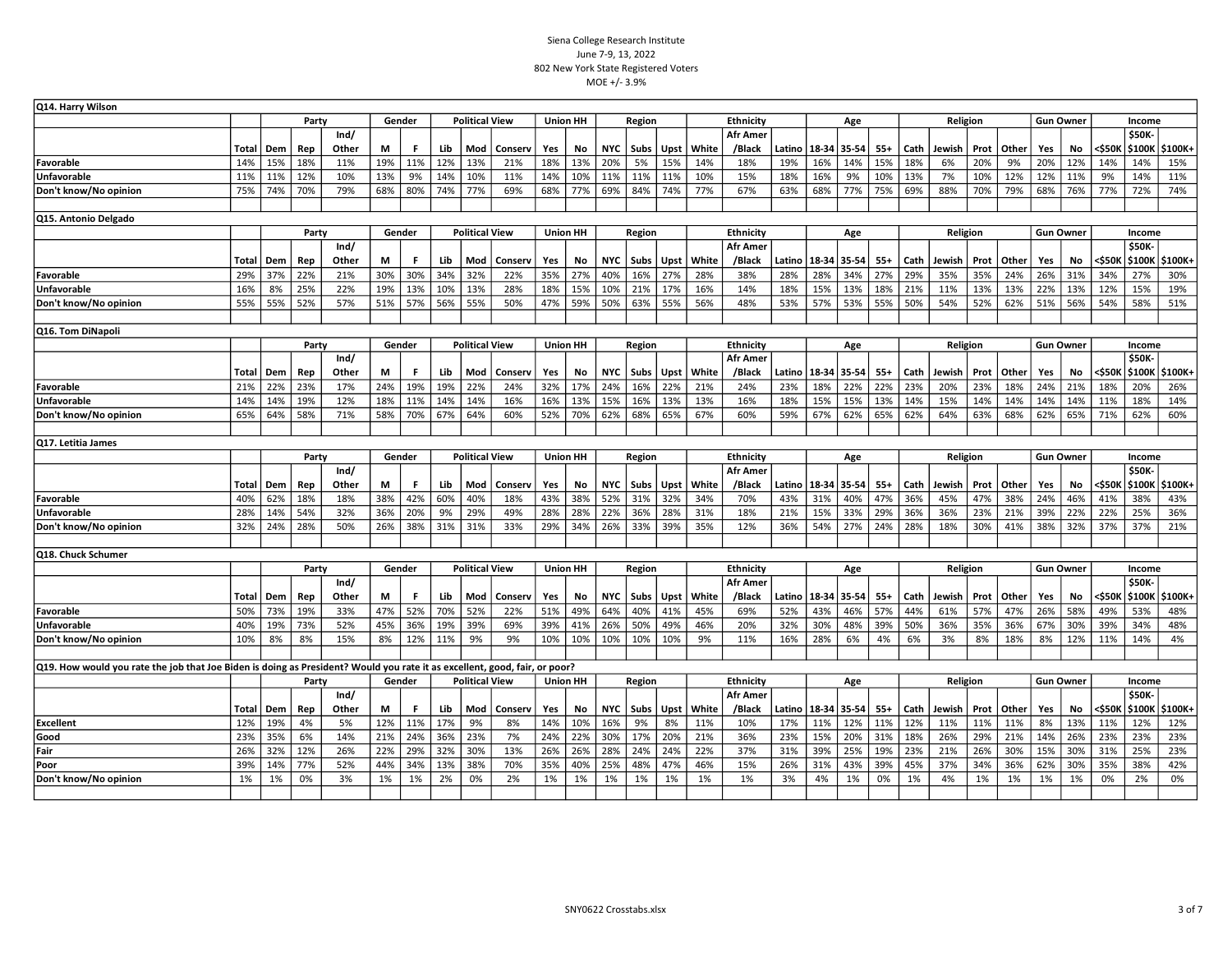| Q20. How would you rate the job that Kathy Hochul is doing as Governor? Would you rate it as excellent, good, fair, or poor?                                                                                                |           |           |           |           |           |           |            |                       |           |           |                 |            |            |           |           |                  |           |           |            |           |           |           |           |              |                  |           |           |               |                  |
|-----------------------------------------------------------------------------------------------------------------------------------------------------------------------------------------------------------------------------|-----------|-----------|-----------|-----------|-----------|-----------|------------|-----------------------|-----------|-----------|-----------------|------------|------------|-----------|-----------|------------------|-----------|-----------|------------|-----------|-----------|-----------|-----------|--------------|------------------|-----------|-----------|---------------|------------------|
|                                                                                                                                                                                                                             |           |           | Party     |           | Gender    |           |            | <b>Political View</b> |           |           | <b>Union HH</b> |            | Region     |           |           | Ethnicity        |           |           | Age        |           |           | Religion  |           |              | <b>Gun Owner</b> |           |           | Income        |                  |
|                                                                                                                                                                                                                             |           |           |           | Ind/      |           |           |            |                       |           |           |                 |            |            |           |           | <b>Afr Amer</b>  |           |           |            |           |           |           |           |              |                  |           |           | \$50K         |                  |
|                                                                                                                                                                                                                             | Total     | Dem       | Rep       | Other     | M         | F.        | Lib        | Mod                   | Conserv   | Yes       | No              |            | NYC Subs   | Upst      | White     | /Black           | Latino    | 18-34     | $ 35 - 54$ | $55+$     | Cath      | Jewish    | Prot      | Other        | Yes              | No        | <\$50K    |               | \$100K   \$100K+ |
| <b>Excellent</b>                                                                                                                                                                                                            | 12%       | 18%       | 7%        | 6%        | 12%       | 12%       | 16%        | 11%                   | 10%       | 12%       | 12%             | 14%        | 10%        | 12%       | 13%       | 11%              | 14%       | 12%       | 11%        | 13%       | 12%       | 19%       | 12%       | 11%          | 7%               | 14%       | 12%       | 13%           | 11%              |
| Good                                                                                                                                                                                                                        | 29%       | 42%       | 10%       | 18%       | 28%       | 29%       | 43%        | 29%                   | 12%       | 31%       | 28%             | 38%        | 22%        | 23%       | 26%       | 45%              | 27%       | 24%       | 25%        | 36%       | 31%       | 30%       | 31%       | 24%          | 22%              | 32%       | 32%       | 27%           | 29%              |
| Fair                                                                                                                                                                                                                        | 26%       | 25%       | 25%       | 30%       | 21%       | 30%       | 25%        | 33%                   | 16%       | 21%       | 28%             | 27%        | 26%        | 25%       | 25%       | 23%              | 28%       | 27%       | 24%        | 25%       | 23%       | 24%       | 26%       | 29%          | 23%              | 27%       | 24%       | 26%           | 26%              |
| Poor                                                                                                                                                                                                                        | 26%       | 9%        | 56%       | 34%       | 33%       | 21%       | 6%         | 25%                   | 53%       | 33%       | 24%             | 15%        | 34%        | 34%       | 31%       | 17%              | 16%       | 18%       | 35%        | 24%       | 31%       | 24%       | 27%       | 22%          | 46%              | 19%       | 22%       | 26%           | 32%              |
| Don't know/No opinion                                                                                                                                                                                                       | 7%        | 6%        | 2%        | 12%       | 5%        | 8%        | 10%        | 3%                    | 10%       | 3%        | 9%              | 7%         | 8%         | 6%        | 6%        | 5%               | 16%       | 18%       | 4%         | 3%        | 3%        | 3%        | 5%        | 14%          | 2%               | 9%        | 10%       | 8%            | 1%               |
|                                                                                                                                                                                                                             |           |           |           |           |           |           |            |                       |           |           |                 |            |            |           |           |                  |           |           |            |           |           |           |           |              |                  |           |           |               |                  |
| Q21. If Kathy Hochul wins the primary for governor later this month, and is the Democratic candidate for governor in 2022, as things stand now would you vote to elect Hochul as governor or would you prefer someone else? |           |           |           |           |           |           |            |                       |           |           |                 |            |            |           |           |                  |           |           |            |           |           |           |           |              |                  |           |           |               |                  |
|                                                                                                                                                                                                                             |           |           | Party     |           | Gender    |           |            | <b>Political View</b> |           |           | Union HH        |            | Region     |           |           | <b>Ethnicity</b> |           |           | Age        |           |           | Religion  |           |              | <b>Gun Owner</b> |           |           | Income        |                  |
|                                                                                                                                                                                                                             |           |           |           | Ind/      |           |           |            |                       |           |           |                 |            |            |           |           | <b>Afr Amer</b>  |           |           |            |           |           |           |           |              |                  |           |           | \$50K-        |                  |
|                                                                                                                                                                                                                             | Total     | Dem       | Rep       | Other     | М         | F.        | Lib        | Mod                   | Conserv   | Yes       | No              | <b>NYC</b> | Subs       | Upst      | White     | /Black           | Latino    | 18-34     | 35-54      | $55+$     | Cath      | Jewish    | Prot      | Other        | Yes              | No        | <\$50K    | \$100K        | \$100K+          |
| <b>Elect Hochul</b>                                                                                                                                                                                                         | 46%       | 70%       | 16%       | 29%       | 46%       | 46%       | 68%        | 46%                   | 23%       | 49%       | 45%             | 59%        | 39%        | 37%       | 42%       | 66%              | 43%       | 47%       | 43%        | 49%       | 43%       | 56%       | 46%       | 46%          | 33%              | 52%       | 46%       | 47%           | 47%              |
| Prefer someone else                                                                                                                                                                                                         | 44%       | 20%       | 81%       | 59%       | 47%       | 42%       | 22%        | 44%                   | 71%       | 45%       | 44%             | 30%        | 55%        | 52%       | 50%       | 25%              | 37%       | 36%       | 49%        | 44%       | 53%       | 38%       | 46%       | 37%          | 62%              | 37%       | 41%       | 43%           | 48%              |
| Don't know/No opinion                                                                                                                                                                                                       | 10%       | 10%       | 4%        | 13%       | 7%        | 12%       | 10%        | 10%                   | 7%        | 6%        | 11%             | 12%        | 6%         | 11%       | 8%        | 9%               | 20%       | 17%       | 8%         | 7%        | 4%        | 7%        | 8%        | 17%          | 5%               | 11%       | 13%       | 10%           | 5%               |
|                                                                                                                                                                                                                             |           |           |           |           |           |           |            |                       |           |           |                 |            |            |           |           |                  |           |           |            |           |           |           |           |              |                  |           |           |               |                  |
| Q22. Switching gears, how serious a problem do you think crime is across the State of New York?                                                                                                                             |           |           |           |           |           |           |            |                       |           |           |                 |            |            |           |           |                  |           |           |            |           |           |           |           |              |                  |           |           |               |                  |
|                                                                                                                                                                                                                             |           |           | Party     |           | Gender    |           |            | <b>Political View</b> |           |           | <b>Union HH</b> |            | Region     |           |           | Ethnicity        |           |           | Age        |           |           | Religion  |           |              | <b>Gun Owner</b> |           |           | Income        |                  |
|                                                                                                                                                                                                                             |           |           |           | Ind/      |           |           |            |                       |           |           |                 |            |            |           |           | Afr Amer         |           |           |            |           |           |           |           |              |                  |           |           | \$50K-        |                  |
|                                                                                                                                                                                                                             | Total     | Dem       | Rep       | Other     | М         | F.        | Lib        | Mod                   | Conserv   | Yes       | No.             | NYC        | l Subs     | Upst      | White     | /Black           | Latino    | 18-34     | $35 - 54$  | $55+$     | Cath      | Jewish    |           | Prot   Other | Yes              | No        | <\$50K    | <b>\$100K</b> | \$100K+          |
| Very serious                                                                                                                                                                                                                | 63%       | 61%       | 69%       | 61%       | 60%       | 66%       | 55%        | 63%                   | 71%       | 61%       | 64%             | 68%        | 64%        | 57%       | 58%       | 79%              | 67%       | 51%       | 65%        | 69%       | 65%       | 55%       | 68%       | 59%          | 67%              | 61%       | 64%       | 62%           | 64%              |
| <b>Somewhat serious</b>                                                                                                                                                                                                     | 29%       | 31%       | 24%       | 34%       | 31%       | 28%       | 34%        | 33%                   | 21%       | 32%       | 28%             | 23%        | 32%        | 36%       | 34%       | 15%              | 24%       | 35%       | 30%        | 26%       | 28%       | 39%       | 27%       | 31%          | 27%              | 31%       | 29%       | 31%           | 30%              |
| Not very serious                                                                                                                                                                                                            | 6%        | 7%        | 7%        | 3%        | 7%        | 4%        | 9%         | 3%                    | 5%        | 6%        | 6%              | 7%         | 3%         | 6%        | 7%        | 4%               | 5%        | 9%        | 4%         | 5%        | 6%        | 5%        | 4%        | 8%           | 6%               | 6%        | 5%        | 6%            | 6%               |
| Not serious at all                                                                                                                                                                                                          | 1%        | 1%        | 0%        | 1%        | 1%        | 1%        | 1%         | 0%                    | 2%        | 0%        | 1%              | 1%         | 1%         | 0%        | 1%        | 2%               | 2%        | 2%        | 0%         | 0%        | 1%        | 1%        | 0%        | 2%           | 0%               | 1%        | 1%        | 0%            | 0%               |
| Don't know/No opinion                                                                                                                                                                                                       | 1%        | 0%        | 0%        | 2%        | 0%        | 1%        | 0%         | 1%                    | 1%        | 0%        | 1%              | 1%         | 1%         | 1%        | 1%        | 0%               | 2%        | 2%        | 0%         | 0%        | 0%        | 1%        | 1%        | 1%           | 0%               | 1%        | 1%        | 1%            | 0%               |
|                                                                                                                                                                                                                             |           |           |           |           |           |           |            |                       |           |           |                 |            |            |           |           |                  |           |           |            |           |           |           |           |              |                  |           |           |               |                  |
| Q23. And how about closer to home - how serious a problem do you think crime is in your community?                                                                                                                          |           |           |           |           |           |           |            |                       |           |           |                 |            |            |           |           |                  |           |           |            |           |           |           |           |              |                  |           |           |               |                  |
|                                                                                                                                                                                                                             |           |           | Party     |           | Gender    |           |            | <b>Political View</b> |           |           | Union HH        |            | Region     |           |           | <b>Ethnicity</b> |           |           | Age        |           |           | Religion  |           |              | <b>Gun Owner</b> |           |           | Income        |                  |
|                                                                                                                                                                                                                             |           |           |           | Ind/      |           |           |            |                       |           |           |                 |            |            |           |           | <b>Afr Amer</b>  |           |           |            |           |           |           |           |              |                  |           |           | \$50K-        |                  |
|                                                                                                                                                                                                                             | Total     | Dem       | Rep       | Other     | M         | F         | Lib        | Mod                   | Conserv   | Yes       | No              | <b>NYC</b> | Subs       | Upst      | White     | /Black           | Latino    | 18-34     | 35-54      | $55+$     | Cath      | Jewish    | Prot      | <b>Other</b> | Yes              | No        | <\$50K    |               | \$100K   \$100K+ |
| Very serious                                                                                                                                                                                                                | 27%       | 30%       | 23%       | 25%       | 29%       | 26%       | 24%        | 29%                   | 30%       | 28%       | 27%             | 40%        | 12%        | 24%       | 24%       | 40%              | 34%       | 22%       | 32%        | 27%       | 25%       | 22%       | 33%       | 27%          | 26%              | 29%       | 28%       | 30%           | 24%              |
| <b>Somewhat serious</b>                                                                                                                                                                                                     | 38%       | 36%       | 44%       | 37%       | 33%       | 42%       | 33%        | 40%                   | 38%       | 43%       | 36%             | 38%        | 39%        | 37%       | 37%       | 36%              | 41%       | 44%       | 36%        | 37%       | 49%       | 33%       | 33%       | 34%          | 37%              | 39%       | 43%       | 33%           | 40%              |
| Not very serious                                                                                                                                                                                                            | 27%<br>7% | 27%<br>6% | 26%<br>7% | 28%<br>8% | 29%<br>8% | 25%<br>6% | 31%<br>10% | 27%<br>4%             | 22%<br>8% | 23%<br>6% | 28%<br>7%       | 19%<br>3%  | 36%<br>10% | 29%<br>8% | 30%<br>8% | 19%<br>4%        | 21%<br>4% | 28%<br>4% | 26%<br>6%  | 27%<br>8% | 20%<br>5% | 37%<br>8% | 26%<br>6% | 29%<br>8%    | 30%<br>7%        | 24%<br>6% | 22%<br>6% | 29%<br>6%     | 29%<br>7%        |
| Not serious at all                                                                                                                                                                                                          |           |           | 0%        | 3%        | 0%        | 1%        | 2%         | 0%                    | 2%        |           |                 |            |            |           | 1%        | 2%               | 0%        | 3%        | 0%         |           |           |           |           |              |                  |           |           |               |                  |
| Don't know/No opinion                                                                                                                                                                                                       | 1%        | 0%        |           |           |           |           |            |                       |           | 0%        | 2%              | 0%         | 2%         | 1%        |           |                  |           |           |            | 1%        | 0%        | 0%        | 1%        | 2%           | 0%               | 2%        | 0%        | 2%            | 0%               |
| Q24. And what about in your everyday life, how concerned are you that you might be a victim of a crime?                                                                                                                     |           |           |           |           |           |           |            |                       |           |           |                 |            |            |           |           |                  |           |           |            |           |           |           |           |              |                  |           |           |               |                  |
|                                                                                                                                                                                                                             |           |           | Party     |           | Gender    |           |            | <b>Political View</b> |           |           | <b>Union HH</b> |            | Region     |           |           | Ethnicity        |           |           | Age        |           |           | Religion  |           |              | <b>Gun Owner</b> |           |           | Income        |                  |
|                                                                                                                                                                                                                             |           |           |           | Ind/      |           |           |            |                       |           |           |                 |            |            |           |           | Afr Amer         |           |           |            |           |           |           |           |              |                  |           |           | \$50K-        |                  |
|                                                                                                                                                                                                                             | Total     | Dem       | Rep       | Other     | М         | F.        | Lib        | Mod                   | Conserv   | Yes       | No              | NYC        | Subs       | Upst      | White     | /Black           | Latino    | 18-34     | $35 - 54$  | $55+$     | Cath      | Jewish    | Prot      | Other        | Yes              | No        | <\$50ĸ    | \$100K        | \$100K+          |
| Very concerned                                                                                                                                                                                                              | 26%       | 27%       | 27%       | 24%       | 25%       | 27%       | 23%        | 28%                   | 27%       | 27%       | 26%             | 39%        | 17%        | 18%       | 22%       | 42%              | 30%       | 19%       | 30%        | 27%       | 25%       | 24%       | 35%       | 21%          | 23%              | 27%       | 28%       | 29%           | 23%              |
| Somewhat concerned                                                                                                                                                                                                          | 34%       | 33%       | 37%       | 35%       | 32%       | 36%       | 30%        | 35%                   | 38%       | 40%       | 32%             | 34%        | 36%        | 33%       | 34%       | 31%              | 40%       | 36%       | 36%        | 31%       | 39%       | 28%       | 35%       | 30%          | 31%              | 35%       | 32%       | 34%           | 37%              |
| Not very concerned                                                                                                                                                                                                          | 27%       | 29%       | 26%       | 28%       | 26%       | 29%       | 33%        | 27%                   | 22%       | 25%       | 28%             | 19%        | 30%        | 35%       | 30%       | 17%              | 22%       | 31%       | 24%        | 29%       | 25%       | 37%       | 23%       | 31%          | 33%              | 26%       | 29%       | 28%           | 23%              |
| Not concerned at all                                                                                                                                                                                                        | 12%       | 11%       | 10%       | 12%       | 17%       | 7%        | 13%        | 10%                   | 12%       | 8%        | 14%             | 8%         | 17%        | 13%       | 13%       | 10%              | 8%        | 12%       | 10%        | 13%       | 10%       | 11%       | 7%        | 17%          | 13%              | 11%       | 10%       | 9%            | 16%              |
| Don't know/No opinion                                                                                                                                                                                                       | 1%        | 0%        | 0%        | 1%        | 0%        | 1%        | 0%         | 0%                    | 1%        | 0%        | 1%              | 0%         | 1%         | 1%        | 1%        | 0%               | 0%        | 1%        | 0%         | 1%        | 0%        | 0%        | 0%        | 1%           | 0%               | 1%        | 1%        | 1%            | 0%               |
|                                                                                                                                                                                                                             |           |           |           |           |           |           |            |                       |           |           |                 |            |            |           |           |                  |           |           |            |           |           |           |           |              |                  |           |           |               |                  |
|                                                                                                                                                                                                                             |           |           |           |           |           |           |            |                       |           |           |                 |            |            |           |           |                  |           |           |            |           |           |           |           |              |                  |           |           |               |                  |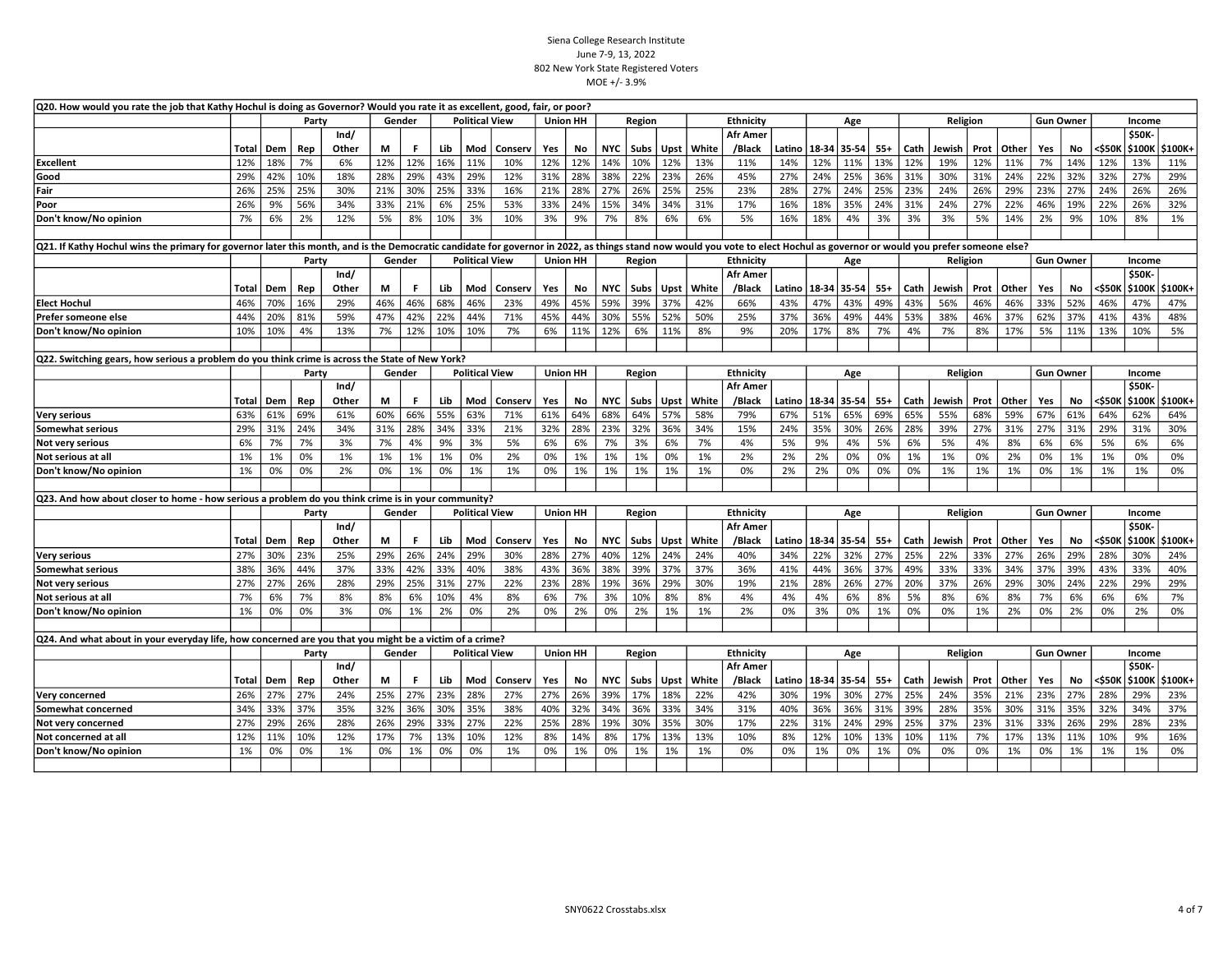|                                                                                                                                               | Earlier this month, the State Legislature finished its 2022 session and I want to ask your opinion about a few proposals that passed both houses of the Legislature. For each, tell me whether such a bill will be good for Ne<br><b>ROTATED]</b><br>Q25. Requiring a permit to acquire a semiautomatic rifle that includes being 21, passing a background check, and taking a safety course. The law will not affect current owners of semiautomatic rifles. |     |       |       |        |        |     |                       |         |     |                 |            |        |             |       |                  |        |                        |           |       |      |          |      |              |     |                  |        |               |         |
|-----------------------------------------------------------------------------------------------------------------------------------------------|---------------------------------------------------------------------------------------------------------------------------------------------------------------------------------------------------------------------------------------------------------------------------------------------------------------------------------------------------------------------------------------------------------------------------------------------------------------|-----|-------|-------|--------|--------|-----|-----------------------|---------|-----|-----------------|------------|--------|-------------|-------|------------------|--------|------------------------|-----------|-------|------|----------|------|--------------|-----|------------------|--------|---------------|---------|
|                                                                                                                                               |                                                                                                                                                                                                                                                                                                                                                                                                                                                               |     |       |       |        |        |     |                       |         |     |                 |            |        |             |       |                  |        |                        |           |       |      |          |      |              |     |                  |        |               |         |
|                                                                                                                                               |                                                                                                                                                                                                                                                                                                                                                                                                                                                               |     | Party |       |        | Gender |     | <b>Political View</b> |         |     | Union HH        |            | Region |             |       | <b>Ethnicity</b> |        |                        | Age       |       |      | Religion |      |              |     | <b>Gun Owner</b> |        | Income        |         |
|                                                                                                                                               |                                                                                                                                                                                                                                                                                                                                                                                                                                                               |     |       | Ind/  |        |        |     |                       |         |     |                 |            |        |             |       | <b>Afr Amer</b>  |        |                        |           |       |      |          |      |              |     |                  |        | \$50K-        |         |
|                                                                                                                                               | Total                                                                                                                                                                                                                                                                                                                                                                                                                                                         | Dem | Rep   | Other | М      | F      | Lib | Mod                   | Conserv | Yes | No              | <b>NYC</b> | Subs   | Upst        | White | /Black           | Latino | 18-34 35-54            |           | $55+$ | Cath | Jewish   | Prot | Other        | Yes | No               | <\$50K | \$100K        | \$100K+ |
| Good for NY                                                                                                                                   | 76%                                                                                                                                                                                                                                                                                                                                                                                                                                                           | 83% | 67%   | 73%   | 75%    | 78%    | 85% | 79%                   | 65%     | 74% | 78%             | 79%        | 76%    | 74%         | 77%   | 78%              | 71%    | 83%                    | 74%       | 77%   | 76%  | 89%      | 70%  | 79%          | 73% | 79%              | 70%    | 80%           | 80%     |
| <b>Bad for NY</b>                                                                                                                             | 14%                                                                                                                                                                                                                                                                                                                                                                                                                                                           | 11% | 17%   | 14%   | 15%    | 12%    | 6%  | 12%                   | 24%     | 11% | 15%             | 13%        | 14%    | 15%         | 13%   | 13%              | 20%    | 7%                     | 14%       | 17%   | 14%  | 8%       | 19%  | 11%          | 18% | 12%              | 15%    | 11%           | 14%     |
| Mixed                                                                                                                                         | 8%                                                                                                                                                                                                                                                                                                                                                                                                                                                            | 4%  | 13%   | 10%   | 7%     | 8%     | 8%  | 8%                    | 8%      | 13% | 5%              | 7%         | 9%     | 7%          | 8%    | 7%               | 7%     | 8%                     | 11%       | 5%    | 9%   | 3%       | 9%   | 7%           | 7%  | 8%               | 11%    | 6%            | 7%      |
| Don't know/No opinion                                                                                                                         | 2%                                                                                                                                                                                                                                                                                                                                                                                                                                                            | 1%  | 2%    | 3%    | 2%     | 2%     | 1%  | 1%                    | 3%      | 2%  | 2%              | 2%         | 1%     | 4%          | 2%    | 2%               | 2%     | 2%                     | 2%        | 2%    | 1%   | 0%       | 3%   | 3%           | 2%  | 2%               | 4%     | 3%            | 0%      |
|                                                                                                                                               |                                                                                                                                                                                                                                                                                                                                                                                                                                                               |     |       |       |        |        |     |                       |         |     |                 |            |        |             |       |                  |        |                        |           |       |      |          |      |              |     |                  |        |               |         |
| Q26. Outlawing body vests - also known as armored vests - except for law enforcement and first responders.                                    |                                                                                                                                                                                                                                                                                                                                                                                                                                                               |     |       |       |        |        |     |                       |         |     |                 |            |        |             |       |                  |        |                        |           |       |      |          |      |              |     |                  |        |               |         |
|                                                                                                                                               |                                                                                                                                                                                                                                                                                                                                                                                                                                                               |     | Party |       |        | Gender |     | <b>Political View</b> |         |     | <b>Union HH</b> |            | Region |             |       | <b>Ethnicity</b> |        |                        | Age       |       |      | Religion |      |              |     | <b>Gun Owner</b> |        | Income        |         |
|                                                                                                                                               |                                                                                                                                                                                                                                                                                                                                                                                                                                                               |     |       | Ind/  |        |        |     |                       |         |     |                 |            |        |             |       | <b>Afr Amer</b>  |        |                        |           |       |      |          |      |              |     |                  |        | <b>\$50K-</b> |         |
|                                                                                                                                               | Total                                                                                                                                                                                                                                                                                                                                                                                                                                                         | Dem | Rep   | Other | M      | F.     | Lib | Mod                   | Conserv | Yes | No              | <b>NYC</b> | Subs   | <b>Upst</b> | White | /Black           |        | Latino   18-34   35-54 |           | $55+$ | Cath | Jewish   |      | Prot   Other | Yes | No               | <\$50K | \$100K        | \$100K+ |
| Good for NY                                                                                                                                   | 58%                                                                                                                                                                                                                                                                                                                                                                                                                                                           | 65% | 50%   | 53%   | 56%    | 60%    | 63% | 60%                   | 50%     | 62% | 56%             | 62%        | 58%    | 54%         | 58%   | 64%              | 51%    | 48%                    | 54%       | 70%   | 60%  | 63%      | 62%  | 53%          | 54% | 59%              | 50%    | 62%           | 63%     |
| <b>Bad for NY</b>                                                                                                                             | 24%                                                                                                                                                                                                                                                                                                                                                                                                                                                           | 17% | 32%   | 32%   | 29%    | 21%    | 17% | 22%                   | 37%     | 22% | 25%             | 23%        | 24%    | 25%         | 25%   | 17%              | 34%    | 27%                    | 29%       | 17%   | 24%  | 23%      | 20%  | 28%          | 30% | 22%              | 23%    | 21%           | 27%     |
| Mixed                                                                                                                                         | 11%                                                                                                                                                                                                                                                                                                                                                                                                                                                           | 9%  | 12%   | 12%   | 9%     | 12%    | 12% | 11%                   | 9%      | 9%  | 11%             | 7%         | 11%    | 15%         | 10%   | 12%              | 11%    | 16%                    | 12%       | 6%    | 9%   | 9%       | 14%  | 11%          | 12% | 11%              | 18%    | 10%           | 7%      |
| Don't know/No opinion                                                                                                                         | 7%                                                                                                                                                                                                                                                                                                                                                                                                                                                            | 9%  | 6%    | 3%    | 6%     | 8%     | 9%  | 7%                    | 4%      | 7%  | 7%              | 8%         | 7%     | 6%          | 7%    | 7%               | 4%     | 9%                     | 5%        | 7%    | 7%   | 6%       | 5%   | 8%           | 4%  | 8%               | 8%     | 8%            | 3%      |
|                                                                                                                                               |                                                                                                                                                                                                                                                                                                                                                                                                                                                               |     |       |       |        |        |     |                       |         |     |                 |            |        |             |       |                  |        |                        |           |       |      |          |      |              |     |                  |        |               |         |
|                                                                                                                                               | Q27. Enhancing the legal protections for individuals seeking or performing abortions in New York State.<br>Party<br>Gender<br><b>Political View</b><br><b>Union HH</b><br>Religion<br><b>Gun Owner</b>                                                                                                                                                                                                                                                        |     |       |       |        |        |     |                       |         |     |                 |            |        |             |       |                  |        |                        |           |       |      |          |      |              |     |                  |        |               |         |
|                                                                                                                                               |                                                                                                                                                                                                                                                                                                                                                                                                                                                               |     |       |       |        |        |     |                       |         |     |                 |            | Region |             |       | Ethnicity        |        |                        | Age       |       |      |          |      |              |     |                  |        | Income        |         |
|                                                                                                                                               |                                                                                                                                                                                                                                                                                                                                                                                                                                                               |     |       | Ind/  |        |        |     |                       |         |     |                 |            |        |             |       | <b>Afr Amer</b>  |        |                        |           |       |      |          |      |              |     |                  |        | \$50K-        |         |
|                                                                                                                                               | Total                                                                                                                                                                                                                                                                                                                                                                                                                                                         | Dem | Rep   | Other | М      | F.     | Lib | Mod                   | Conserv | Yes | No              | <b>NYC</b> | Subs   | Upst        | White | /Black           |        | Latino   18-34   35-54 |           | $55+$ | Cath | Jewish   |      | Prot   Other | Yes | <b>No</b>        | <\$50K | \$100K        | \$100K+ |
| Good for NY                                                                                                                                   | 63%                                                                                                                                                                                                                                                                                                                                                                                                                                                           | 77% | 44%   | 52%   | 58%    | 67%    | 85% | 61%                   | 40%     | 63% | 62%             | 71%        | 56%    | 59%         | 60%   | 73%              | 60%    | 78%                    | 59%       | 59%   | 55%  | 66%      | 59%  | 74%          | 57% | 66%              | 56%    | 63%           | 70%     |
| <b>Bad for NY</b>                                                                                                                             | 19%                                                                                                                                                                                                                                                                                                                                                                                                                                                           | 11% | 34%   | 23%   | 23%    | 16%    | 8%  | 17%                   | 36%     | 18% | 20%             | 16%        | 25%    | 19%         | 21%   | 10%              | 21%    | 11%                    | 19%       | 24%   | 24%  | 22%      | 22%  | 10%          | 22% | 17%              | 18%    | 21%           | 17%     |
| Mixed                                                                                                                                         | 10%                                                                                                                                                                                                                                                                                                                                                                                                                                                           | 8%  | 13%   | 14%   | 12%    | 10%    | 4%  | 13%                   | 15%     | 11% | 10%             | 8%         | 13%    | 11%         | 11%   | 10%              | 15%    | 7%                     | 14%       | 9%    | 13%  | 9%       | 14%  | 7%           | 9%  | 10%              | 16%    | 8%            | 8%      |
| Don't know/No opinion                                                                                                                         | 8%                                                                                                                                                                                                                                                                                                                                                                                                                                                            | 4%  | 9%    | 11%   | 7%     | 8%     | 3%  | 9%                    | 9%      | 8%  | 7%              | 5%         | 6%     | 11%         | 8%    | 7%               | 4%     | 4%                     | 8%        | 8%    | 9%   | 3%       | 5%   | 10%          | 11% | 6%               | 10%    | 7%            | 5%      |
|                                                                                                                                               |                                                                                                                                                                                                                                                                                                                                                                                                                                                               |     |       |       |        |        |     |                       |         |     |                 |            |        |             |       |                  |        |                        |           |       |      |          |      |              |     |                  |        |               |         |
| Q28. Prohibiting insurance companies from imposing co-payments for treatment at an opioid treatment program.                                  |                                                                                                                                                                                                                                                                                                                                                                                                                                                               |     |       |       |        |        |     |                       |         |     |                 |            |        |             |       |                  |        |                        |           |       |      |          |      |              |     |                  |        |               |         |
|                                                                                                                                               |                                                                                                                                                                                                                                                                                                                                                                                                                                                               |     | Party |       | Gender |        |     | <b>Political View</b> |         |     | <b>Union HH</b> |            | Region |             |       | <b>Ethnicity</b> |        |                        | Age       |       |      | Religion |      |              |     | <b>Gun Owner</b> |        | Income        |         |
|                                                                                                                                               |                                                                                                                                                                                                                                                                                                                                                                                                                                                               |     |       | Ind/  |        |        |     |                       |         |     |                 |            |        |             |       | <b>Afr Amer</b>  |        |                        |           |       |      |          |      |              |     |                  |        | <b>\$50K-</b> |         |
|                                                                                                                                               | Total                                                                                                                                                                                                                                                                                                                                                                                                                                                         | Dem | Rep   | Other | М      | F.     | Lib | Mod                   | Conserv | Yes | No              | <b>NYC</b> | Subs   | Upst        | White | /Black           | Latino | 18-34                  | $35 - 54$ | $55+$ | Cath | Jewish   |      | Prot   Other | Yes | No               | <\$50K | \$100K        | \$100K+ |
| Good for NY                                                                                                                                   | 51%                                                                                                                                                                                                                                                                                                                                                                                                                                                           | 61% | 42%   | 42%   | 47%    | 55%    | 71% | 49%                   | 33%     | 48% | 52%             | 54%        | 45%    | 51%         | 52%   | 50%              | 51%    | 55%                    | 49%       | 51%   | 48%  | 58%      | 45%  | 58%          | 46% | 53%              | 45%    | 52%           | 55%     |
| <b>Bad for NY</b>                                                                                                                             | 27%                                                                                                                                                                                                                                                                                                                                                                                                                                                           | 19% | 34%   | 34%   | 30%    | 24%    | 12% | 26%                   | 44%     | 27% | 27%             | 28%        | 27%    | 27%         | 27%   | 29%              | 24%    | 15%                    | 30%       | 30%   | 32%  | 19%      | 30%  | 22%          | 32% | 25%              | 22%    | 27%           | 31%     |
| Mixed                                                                                                                                         | 10%                                                                                                                                                                                                                                                                                                                                                                                                                                                           | 9%  | 13%   | 10%   | 10%    | 10%    | 8%  | 11%                   | 12%     | 11% | 10%             | 7%         | 13%    | 12%         | 11%   | 13%              | 8%     | 12%                    | 12%       | 8%    | 10%  | 12%      | 13%  | 8%           | 11% | 10%              | 18%    | 9%            | 6%      |
| Don't know/No opinion                                                                                                                         | 12%                                                                                                                                                                                                                                                                                                                                                                                                                                                           | 11% | 11%   | 13%   | 12%    | 11%    | 9%  | 14%                   | 11%     | 13% | 11%             | 11%        | 15%    | 10%         | 11%   | 8%               | 17%    | 17%                    | 9%        | 11%   | 11%  | 11%      | 13%  | 12%          | 12% | 12%              | 14%    | 13%           | 8%      |
| Q29. Prohibiting for two years the reactivation of old fossil fuel power plants to mine cryptocurrency, which is an energy intensive process. |                                                                                                                                                                                                                                                                                                                                                                                                                                                               |     |       |       |        |        |     |                       |         |     |                 |            |        |             |       |                  |        |                        |           |       |      |          |      |              |     |                  |        |               |         |
|                                                                                                                                               |                                                                                                                                                                                                                                                                                                                                                                                                                                                               |     | Party |       | Gender |        |     | <b>Political View</b> |         |     | <b>Union HH</b> |            | Region |             |       | Ethnicity        |        |                        | Age       |       |      | Religion |      |              |     | <b>Gun Owner</b> |        | Income        |         |
|                                                                                                                                               |                                                                                                                                                                                                                                                                                                                                                                                                                                                               |     |       | Ind/  |        |        |     |                       |         |     |                 |            |        |             |       | <b>Afr Amer</b>  |        |                        |           |       |      |          |      |              |     |                  |        | \$50K-        |         |
|                                                                                                                                               | Total                                                                                                                                                                                                                                                                                                                                                                                                                                                         | Dem | Rep   | Other | М      | F      | Lib | Mod                   | Conserv | Yes | No              | <b>NYC</b> | Subs   | Upst        | White | /Black           | Latino | 18-34 35-54            |           | $55+$ | Cath | Jewish   |      | Prot   Other | Yes | No               | <\$50K | \$100K        | \$100K+ |
| Good for NY                                                                                                                                   | 36%                                                                                                                                                                                                                                                                                                                                                                                                                                                           | 46% | 18%   | 34%   | 41%    | 33%    | 49% | 33%                   | 28%     | 41% | 34%             | 44%        | 29%    | 33%         | 35%   | 38%              | 42%    | 46%                    | 36%       | 31%   | 32%  | 46%      | 33%  | 41%          | 28% | 40%              | 23%    | 47%           | 38%     |
| <b>Bad for NY</b>                                                                                                                             | 31%                                                                                                                                                                                                                                                                                                                                                                                                                                                           | 23% | 50%   | 30%   | 36%    | 26%    | 23% | 32%                   | 38%     | 28% | 32%             | 29%        | 38%    | 28%         | 32%   | 21%              | 27%    | 19%                    | 31%       | 36%   | 36%  | 32%      | 26%  | 27%          | 40% | 27%              | 29%    | 23%           | 39%     |
| Mixed                                                                                                                                         | 11%                                                                                                                                                                                                                                                                                                                                                                                                                                                           | 8%  | 15%   | 13%   | 10%    | 12%    | 6%  | 12%                   | 14%     | 13% | 10%             | 7%         | 11%    | 15%         | 12%   | 9%               | 10%    | 16%                    | 14%       | 5%    | 10%  | 7%       | 11%  | 12%          | 13% | 10%              | 17%    | 9%            | 8%      |
| Don't know/No opinion                                                                                                                         | 22%                                                                                                                                                                                                                                                                                                                                                                                                                                                           | 23% | 17%   | 23%   | 14%    | 29%    | 22% | 22%                   | 20%     | 18% | 24%             | 21%        | 22%    | 24%         | 21%   | 33%              | 21%    | 18%                    | 19%       | 28%   | 21%  | 15%      | 30%  | 20%          | 19% | 23%              | 31%    | 21%           | 15%     |
|                                                                                                                                               |                                                                                                                                                                                                                                                                                                                                                                                                                                                               |     |       |       |        |        |     |                       |         |     |                 |            |        |             |       |                  |        |                        |           |       |      |          |      |              |     |                  |        |               |         |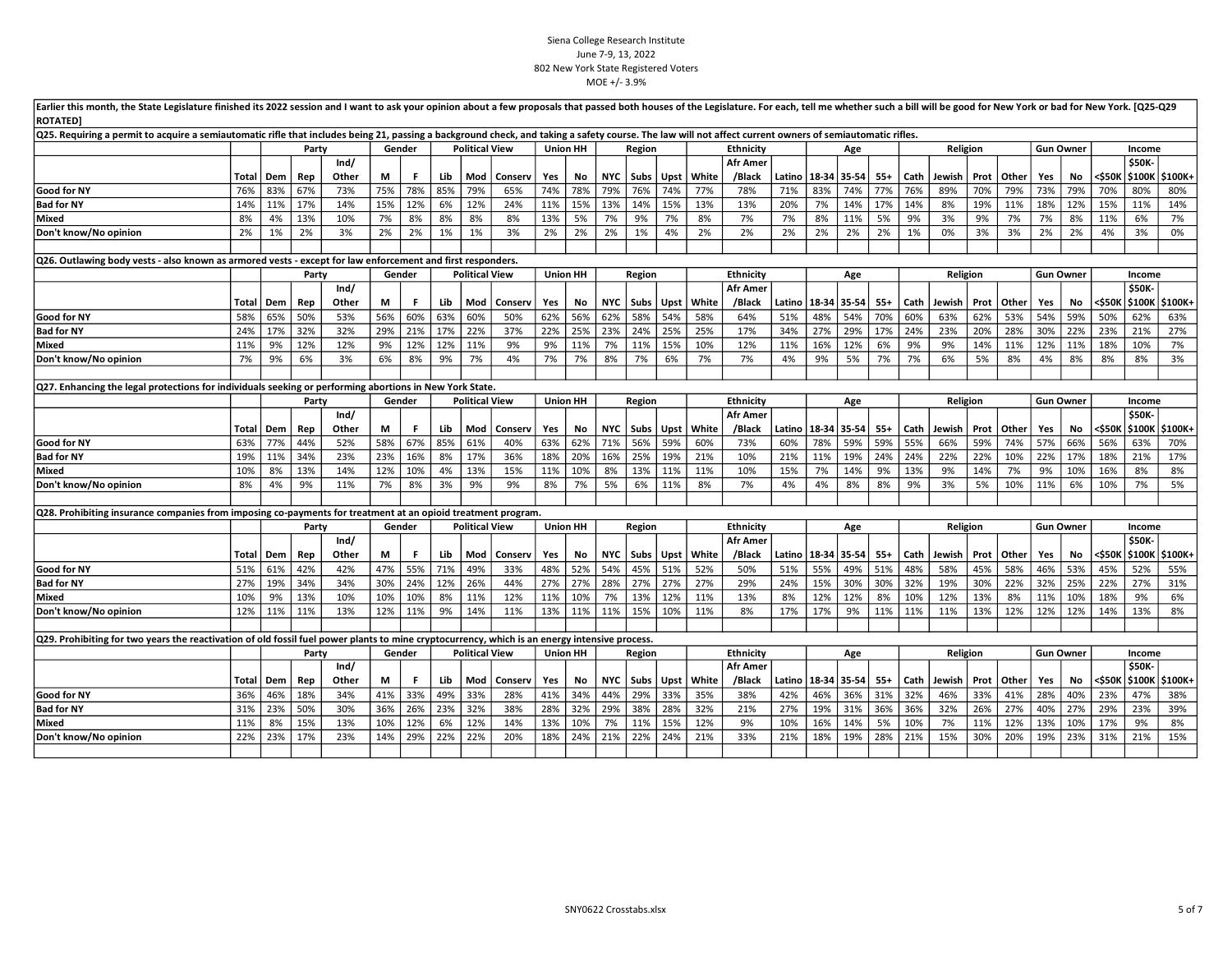| Q30. Switching gears, the state's 16-cents per gallon gas tax was suspended from June 1 until the end of the year. Which of the following three statements best describes how you feel about the gas tax suspension:<br><b>Political View</b><br><b>Union HH</b><br>Gender<br>Region<br>Religion<br><b>Gun Owner</b><br>Party<br>Income |       |                                                                                                                                                                                                                                                                                                                                                    |       |       |     |        |         |                       |               |     |                 |       |        |     |                           |                  |                              |     |     |     |      |                              |          |     |     |                  |     |             |               |                           |
|-----------------------------------------------------------------------------------------------------------------------------------------------------------------------------------------------------------------------------------------------------------------------------------------------------------------------------------------|-------|----------------------------------------------------------------------------------------------------------------------------------------------------------------------------------------------------------------------------------------------------------------------------------------------------------------------------------------------------|-------|-------|-----|--------|---------|-----------------------|---------------|-----|-----------------|-------|--------|-----|---------------------------|------------------|------------------------------|-----|-----|-----|------|------------------------------|----------|-----|-----|------------------|-----|-------------|---------------|---------------------------|
|                                                                                                                                                                                                                                                                                                                                         |       |                                                                                                                                                                                                                                                                                                                                                    |       |       |     |        |         |                       |               |     |                 |       |        |     |                           | <b>Ethnicity</b> |                              |     | Age |     |      |                              |          |     |     |                  |     |             |               |                           |
|                                                                                                                                                                                                                                                                                                                                         |       |                                                                                                                                                                                                                                                                                                                                                    |       | Ind/  |     |        |         |                       |               |     |                 |       |        |     |                           | <b>Afr Amer</b>  |                              |     |     |     |      |                              |          |     |     |                  |     |             | <b>\$50K-</b> |                           |
|                                                                                                                                                                                                                                                                                                                                         | Total | Dem                                                                                                                                                                                                                                                                                                                                                | Rep   | Other | М   |        | Lib     | Mod                   | Conserv       | Yes | No              |       |        |     | NYC   Subs   Upst   White | /Black           | Latino   18-34   35-54   55+ |     |     |     |      | Cath   Jewish   Prot   Other |          |     |     | Yes              | No  | <b>SSOK</b> |               | \$100K   \$100K+          |
| It's had a noticeable impact on what I'm                                                                                                                                                                                                                                                                                                | 19%   |                                                                                                                                                                                                                                                                                                                                                    |       |       |     |        |         |                       |               |     |                 |       |        |     | 20%                       |                  |                              |     |     |     |      |                              |          |     |     |                  |     | 24%         | 18%           |                           |
| paying for gas                                                                                                                                                                                                                                                                                                                          |       | 20%                                                                                                                                                                                                                                                                                                                                                | 20%   | 17%   | 24% | 15%    | 22%     | 18%                   | 20%           | 26% | 16%             | 22%   | 19%    | 16% |                           | 19%              | 23%                          | 34% | 20% | 10% | 19%  | 16%                          | 22%      |     | 19% | 18%              | 20% |             |               | 17%                       |
| It hasn't really had a noticeable impact on                                                                                                                                                                                                                                                                                             |       |                                                                                                                                                                                                                                                                                                                                                    |       |       |     |        |         |                       |               |     |                 |       |        |     |                           |                  |                              |     |     |     |      |                              |          |     |     |                  |     |             |               |                           |
| what I'm paying but I'm glad the state did                                                                                                                                                                                                                                                                                              |       | 55% 53% 57%                                                                                                                                                                                                                                                                                                                                        |       | 59%   | 47% | 62%    | 54% 57% |                       | 56%           | 51% | 57%             | 43%   | 61%    | 62% | 59%                       | 46%              | 46%                          | 44% | 55% | 61% | 60%  | 55%                          | 47%      |     | 55% | 59%              | 52% | 48%         | 55%           | 61%                       |
|                                                                                                                                                                                                                                                                                                                                         |       |                                                                                                                                                                                                                                                                                                                                                    |       |       |     |        |         |                       |               |     |                 |       |        |     |                           |                  |                              |     |     |     |      |                              |          |     |     |                  |     |             |               |                           |
| It hasn't really had a noticeable impact on                                                                                                                                                                                                                                                                                             |       |                                                                                                                                                                                                                                                                                                                                                    |       |       |     |        |         |                       |               |     |                 |       |        |     |                           |                  |                              |     |     |     |      |                              |          |     |     |                  |     |             |               |                           |
| what I'm paying and I wish the state had                                                                                                                                                                                                                                                                                                |       | 15% 11% 18%                                                                                                                                                                                                                                                                                                                                        |       | 18%   | 22% | 9%     | 11% 15% |                       | 19%           | 14% | 15%             | 15% l | 15%    | 15% | 14%                       | 15%              | 16%                          | 9%  | 17% | 17% | 14%  | 19%                          | 16%      |     | 14% | 21%              | 13% | 11%         | 16%           | 18%                       |
| not suspended the gas tax                                                                                                                                                                                                                                                                                                               |       |                                                                                                                                                                                                                                                                                                                                                    |       |       |     |        |         |                       |               |     |                 |       |        |     |                           |                  |                              |     |     |     |      |                              |          |     |     |                  |     |             |               |                           |
| Don't know/No opinion                                                                                                                                                                                                                                                                                                                   | 11%   | 16%                                                                                                                                                                                                                                                                                                                                                | 4%    | 6%    | 7%  | 14%    | 13%     | 11%                   | 6%            | 9%  | 12%             | 20%   | 5%     | 7%  | 7%                        | 20%              | 15%                          | 13% | 8%  | 12% | 6%   | 10%                          | 15%      |     | 12% | 1%               | 14% | 17%         | 12%           | 4%                        |
|                                                                                                                                                                                                                                                                                                                                         |       |                                                                                                                                                                                                                                                                                                                                                    |       |       |     |        |         |                       |               |     |                 |       |        |     |                           |                  |                              |     |     |     |      |                              |          |     |     |                  |     |             |               |                           |
| Later this month, the Supreme Court is expected to issue several major decisions. I'd like to ask you about two of them. [Q31-Q32 ROTATED]                                                                                                                                                                                              |       |                                                                                                                                                                                                                                                                                                                                                    |       |       |     |        |         |                       |               |     |                 |       |        |     |                           |                  |                              |     |     |     |      |                              |          |     |     |                  |     |             |               |                           |
|                                                                                                                                                                                                                                                                                                                                         |       |                                                                                                                                                                                                                                                                                                                                                    |       |       |     |        |         |                       |               |     |                 |       |        |     |                           |                  |                              |     |     |     |      |                              |          |     |     |                  |     |             |               |                           |
|                                                                                                                                                                                                                                                                                                                                         |       | Q31. New York State has had a law for decades that only allows licensed adults over 21 the right to carry a concealed handgun. Would you like to see the Supreme Court uphold that law and let New York continue to require a<br>OR would you like to see the law overturned, eliminating the need to have a license to carry a concealed handgun? |       |       |     |        |         |                       |               |     |                 |       |        |     |                           |                  |                              |     |     |     |      |                              |          |     |     |                  |     |             |               |                           |
|                                                                                                                                                                                                                                                                                                                                         |       |                                                                                                                                                                                                                                                                                                                                                    | Party |       |     | Gender |         | <b>Political View</b> |               |     | <b>Union HH</b> |       | Region |     |                           | Ethnicity        |                              |     | Age |     |      |                              | Religion |     |     | <b>Gun Owner</b> |     |             | Income        |                           |
|                                                                                                                                                                                                                                                                                                                                         |       |                                                                                                                                                                                                                                                                                                                                                    |       | Ind/  |     |        |         |                       |               |     |                 |       |        |     |                           | <b>Afr Amer</b>  |                              |     |     |     |      |                              |          |     |     |                  |     |             | <b>\$50K-</b> |                           |
|                                                                                                                                                                                                                                                                                                                                         | Total | Dem                                                                                                                                                                                                                                                                                                                                                | Rep   | Other | М   | F.     | Lib     |                       | Mod   Conserv | Yes | No              |       |        |     | NYC   Subs   Upst   White | /Black           | Latino   18-34   35-54   55+ |     |     |     |      | Cath   Jewish   Prot   Other |          |     |     | Yes              |     |             |               | No <\$50K \$100K \$100K+  |
| <b>Uphold law</b>                                                                                                                                                                                                                                                                                                                       | 79%   | 82%                                                                                                                                                                                                                                                                                                                                                | 79%   | 77%   | 74% | 84%    | 87%     | 82%                   | 72%           | 79% | 80%             | 80%   | 81%    | 77% | 83%                       | 78%              | 70%                          | 76% | 76% | 86% | 77%  | 88%                          | 79%      | 81% |     | 72%              | 82% | 78%         | 78%           | 86%                       |
| Law overturned                                                                                                                                                                                                                                                                                                                          | 15%   | 13%                                                                                                                                                                                                                                                                                                                                                | 16%   | 18%   | 21% | 10%    | 10%     | 13%                   | 22%           | 15% | 15%             | 14%   | 14%    | 18% | 13%                       | 13%              | 25%                          | 16% | 20% | 11% | 17%  | 12%                          | 14%      |     | 16% | 25%              | 12% | 15%         | 15%           | 13%                       |
| Don't know/No opinion                                                                                                                                                                                                                                                                                                                   | 6%    | 4%                                                                                                                                                                                                                                                                                                                                                 | 5%    | 5%    | 5%  | 6%     | 4%      | 5%                    | 5%            | 6%  | 4%              | 6%    | 6%     | 6%  | 4%                        | 9%               | 5%                           | 8%  | 4%  | 4%  | 6%   | 0%                           | 7%       | 3%  |     | 3%               | 6%  | 8%          | 6%            | 1%                        |
|                                                                                                                                                                                                                                                                                                                                         |       |                                                                                                                                                                                                                                                                                                                                                    |       |       |     |        |         |                       |               |     |                 |       |        |     |                           |                  |                              |     |     |     |      |                              |          |     |     |                  |     |             |               |                           |
| Q32. Mississippi passed a law to make most abortions illegal after 15 weeks of pregnancy - about two months earlier than was allowed under previous Supreme Court decisions, including Roe v. Wade. Would you like to see the                                                                                                           |       |                                                                                                                                                                                                                                                                                                                                                    |       |       |     |        |         |                       |               |     |                 |       |        |     |                           |                  |                              |     |     |     |      |                              |          |     |     |                  |     |             |               |                           |
| Mississippi law, effectively overturning Roe v. Wade, OR would you like to see the Supreme Court uphold Roe v. Wade and declare the Mississippi law unconstitutional?                                                                                                                                                                   |       |                                                                                                                                                                                                                                                                                                                                                    |       |       |     |        |         |                       |               |     |                 |       |        |     |                           |                  |                              |     |     |     |      |                              |          |     |     |                  |     |             |               |                           |
|                                                                                                                                                                                                                                                                                                                                         |       |                                                                                                                                                                                                                                                                                                                                                    | Party |       |     | Gender |         | <b>Political View</b> |               |     | <b>Union HH</b> |       | Region |     |                           | <b>Ethnicity</b> |                              |     | Age |     |      |                              | Religion |     |     | <b>Gun Owner</b> |     |             | Income        |                           |
|                                                                                                                                                                                                                                                                                                                                         |       |                                                                                                                                                                                                                                                                                                                                                    |       | Ind/  |     |        |         |                       |               |     |                 |       |        |     |                           | <b>Afr Amer</b>  |                              |     |     |     |      |                              |          |     |     |                  |     |             | <b>\$50K-</b> |                           |
|                                                                                                                                                                                                                                                                                                                                         | Total | Dem                                                                                                                                                                                                                                                                                                                                                | Rep   | Other | М   | -F     | Lib     | Mod                   | Conserv       | Yes | No              |       |        |     | NYC   Subs   Upst   White | /Black           | Latino   18-34   35-54   55+ |     |     |     | Cath | Jewish   Prot   Other        |          |     |     | Yes              |     |             |               | No  <\$50K \$100K \$100K+ |
| <b>Uphold Mississippi law</b>                                                                                                                                                                                                                                                                                                           | 24%   | 16%                                                                                                                                                                                                                                                                                                                                                | 39%   | 25%   | 28% | 20%    | 12%     | 19%                   | 47%           | 22% | 25%             | 21%   | 23%    | 27% | 26%                       | 17%              | 21%                          | 19% | 24% | 26% | 30%  | 18%                          | 29%      |     | 15% | 38%              | 19% | 21%         | 22%           | 29%                       |
| Uphold Roe v. Wade                                                                                                                                                                                                                                                                                                                      | 60%   | 73%                                                                                                                                                                                                                                                                                                                                                | 41%   | 57%   | 56% | 64%    | 78%     | 66%                   | 33%           | 58% | 61%             | 62%   | 58%    | 59% | 58%                       | 70%              | 62%                          | 65% | 57% | 62% | 52%  | 67%                          | 51%      |     | 75% | 52%              | 64% | 57%         | 63%           | 63%                       |
| Vol: Middle ground position                                                                                                                                                                                                                                                                                                             | 7%    | 5%                                                                                                                                                                                                                                                                                                                                                 | 11%   | 9%    | 8%  | 7%     | 5%      | 7%                    | 11%           | 10% | 6%              | 6%    | 10%    | 7%  | 8%                        | 6%               | 5%                           | 7%  | 10% | 5%  | 7%   | 6%                           | 11%      |     | 5%  | 8%               | 7%  | 7%          | 10%           | 5%                        |
| Don't know/No opinion                                                                                                                                                                                                                                                                                                                   | 9%    | 7%                                                                                                                                                                                                                                                                                                                                                 | 9%    | 9%    | 7%  | 10%    | 5%      | 8%                    | 9%            | 10% | 7%              | 11%   | 10%    | 7%  | 8%                        | 6%               | 12%                          | 9%  | 9%  | 7%  | 10%  | 9%                           | 8%       | 5%  |     | 2%               | 9%  | 15%         | 5%            | 3%                        |
|                                                                                                                                                                                                                                                                                                                                         |       |                                                                                                                                                                                                                                                                                                                                                    |       |       |     |        |         |                       |               |     |                 |       |        |     |                           |                  |                              |     |     |     |      |                              |          |     |     |                  |     |             |               |                           |